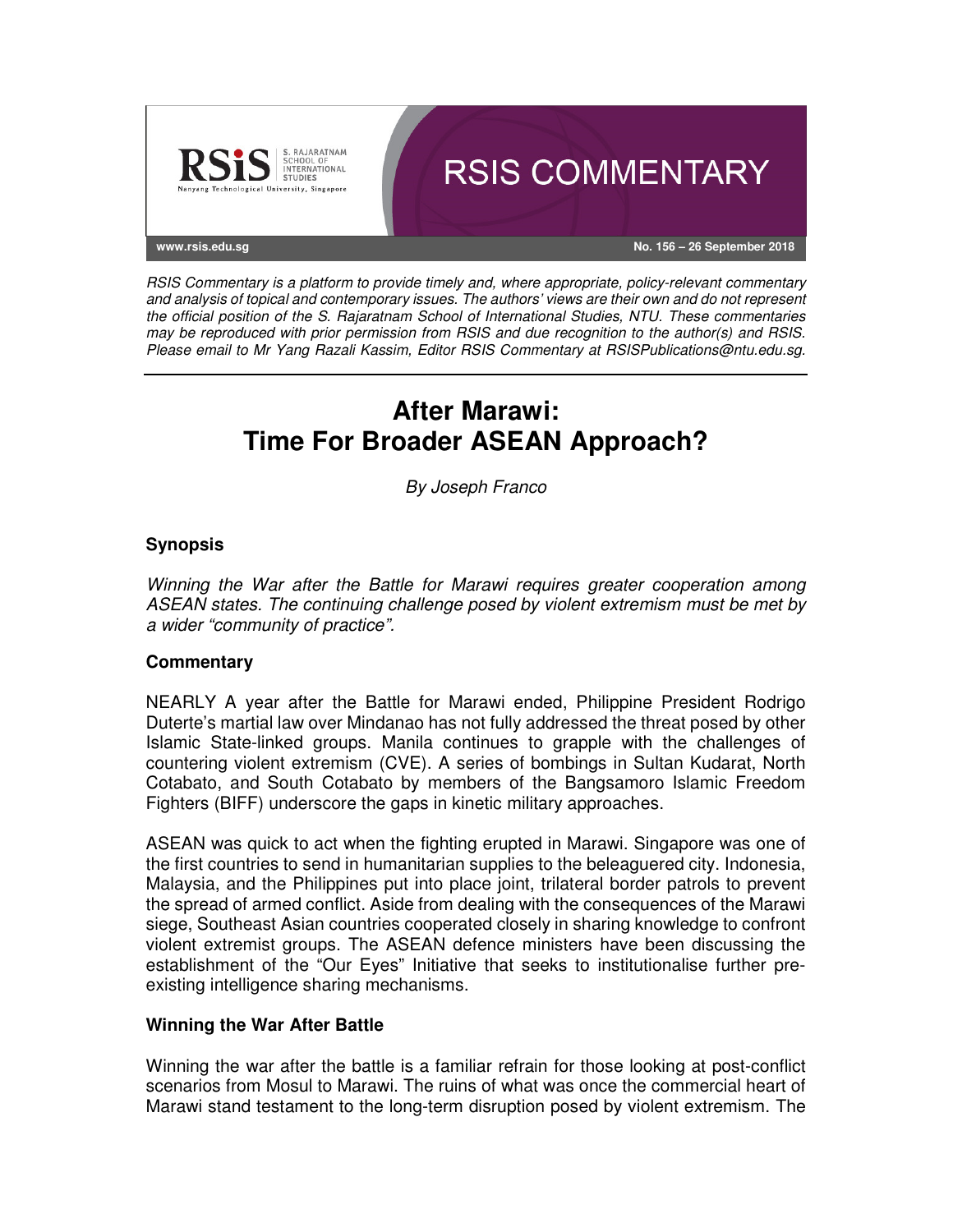razing of dozens of mosques and madrasahs in Marawi imperils the city's status as the Philippines' centre for Islamic learning.

Delayed reconstruction of the city would only lead to resentment and create the wellspring for terrorist narratives in the future. The military defeat of the Maute Group and its IS-linked allies in Marawi is only the first step in rebuilding the city.

Information operations by the Philippine military complemented its combat operations during the Battle for Marawi. Confronting terrorist ideologies online denied IS-linked groups full control of the informational space. Partnerships with major social media companies and other states led to the systematic takedown of harmful content.

#### **Communities of Practice Against Other "Extremisms"**

As communities of practice emerge around CVE initiatives, there is recognition among stakeholders in the security sector, civil society organisations (CSOs), and academia of the complex policy environment. Growing polarisation within states can lead to the emergence of other potential "extremisms" aside from the brand of violence associated with the so-called Islamic State and other resurgent groups such as Al Qaeda.

This is apparent in ASEAN, which has witnessed the continuation of sectarian violence. Violence has come from a broad range of actors from inchoate nationalist movements to secessionist groups.

Rather than a fixation with counter-narratives, there is an emerging consensus that CVE has more in common with non-securitised digital literacy and public education programmes. Southeast Asian youths remain vulnerable to recruitment by violent extremist groups. Developing critical thinking skills especially among the youth may lead to benefits beyond the CVE realm. Life skills that help inoculate against violent ideologies are also relevant in mitigating the effects of deliberate online falsehoods or information operations by hostile parties.

Unfortunately, there is an uneven distribution of government capacities to pursue holistic CVE among ASEAN member-states. One way to level the playing field is to share lessons learned and identify gaps, through events such as the upcoming counter-terrorism symposium to be held in Singapore in October 2018 organised by the S.Rajaratnam School of International Studies (RSIS) and the government.

### **ASEAN's Potential Contributions to CVE**

ASEAN's push to create a resilient and networked community of peoples could manifest with states acting as enablers for joint initiatives. ASEAN's long record of accomplishment in fostering Track 1.5 and Track 2 initiatives would mean not having to reinvent the wheel in terms of harnessing the efforts of states and CSOs. CSOs have a better grasp of 'ground truth' while states have access to resources to build inclusive CVE programmes.

Beyond upstream efforts to inoculate vulnerable populations from violent extremism, ASEAN can help bring needed quality-of-life improvements in Mindanao. The recent